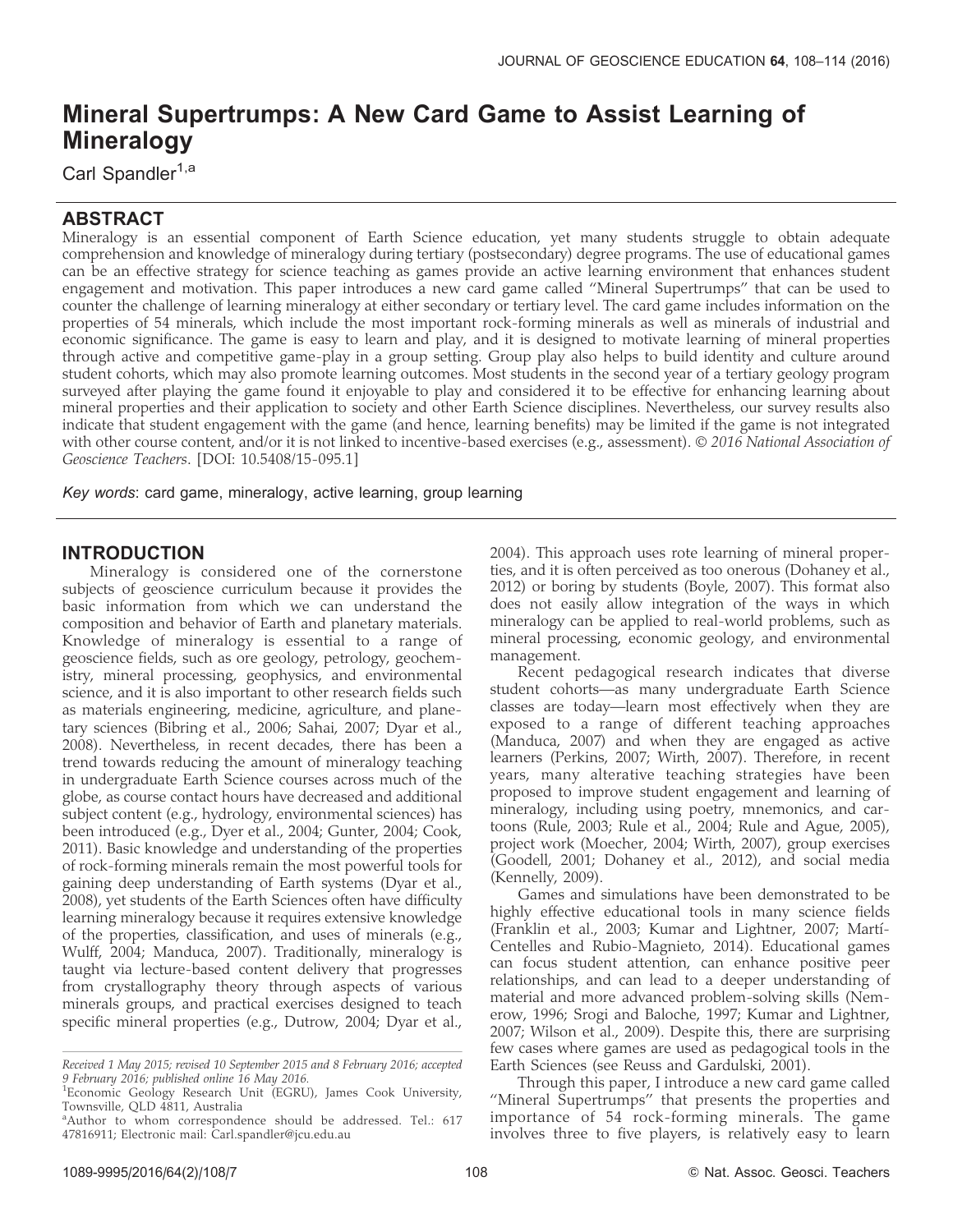

FIGURE 1: Examples of Mineral Supertrumps cards. Each of the mineral cards (augite, gold, and rutile, in this case) features an image of the mineral, the mineral name, generic chemical formula, classification, crystal system, and occurrence environment (mantle, igneous, sedimentary, metamorphic). The five trump categories (Hardness, Specific Gravity, Cleavage, Crustal Abundance, Economic Value) are shown in the colored rectangles in the bottom half of each card. The card backgrounds are color-coded according to the mineral group. For example, silicates (e.g., augite) are shaded green, native elements (gold) are white, and oxides (rutile) are shaded blue. The fourth card labelled ''The Mineralogist'' is an example of a supertrump card that allows the player to change the trump category. In this case, ''The Mineralogist'' card would be used to change the trump category to ''Cleavage.''

and play, and requires little more than the card pack to play. The game can be used as a resource for teaching mineralogy to students at various education levels (high school, undergraduate, postgraduate) and is designed to promote active learning of the properties and classification of minerals, as well as aspect of their importance to Earth Science disciplines and modern society. Inclusion of Mineral Supertrumps into Earth Science curriculum at secondary or tertiary level has the potential to enhance development of student culture and interaction, and it may redress the difficulties students face in acquiring knowledge of mineral properties and uses.

## ABOUT MINERAL SUPERTRUMPS

Mineral Supertrumps is a group card game that has similarities to other card games such has Crazy Eights, Uno<sup> $m$ </sup>, and Top Trumps<sup> $m$ </sup>. The pack consists of 54 mineral cards and six additional cards called supertrump cards (Fig. 1). The cards are durable, colorful, and easy to read, which make them visually appealing to students (see also Franklin et al., 2003). The suite of minerals featured was chosen to cover the most important rock-forming minerals (e.g., Deer et al., 1992), as well as some rare minerals of economic significance and public interest, such as gold and diamond. The full list of minerals (available in the online journal and at http:dx.doi.org/10.5408/15-095s1) covers a diverse range of geological environments, including the upper mantle, oceanic and continental crust, metalliferous ore bodies, and regolith environments.

Each mineral card includes information about the mineral, such as the generic chemical formula, the classification, crystal system, and the geological environment where the mineral is commonly found or formed (igneous, metamorphic, sedimentary, or the mantle), as well as information in the five playing categories of Hardness,

Specific Gravity, Cleavage, Crustal Abundance, and Economic Value. Hereafter, these playing categories will be referred to as trumps. The first three trump categories relate to distinct physical properties that are used for mineral identification, while the last two categories rate the importance of the mineral in terms of abundance in the Earth's crust (continental and oceanic) and value to modern societies. The mineral cards are also color coded by mineral type and feature an image of a well-formed crystal of the mineral.

The values used for the trump categories have been designed with not only geological relevance in mind, but also to ensure effective and easy playing of the game. The Hardness and Specific Gravity categories use numerical values of Mohs hardness scale and  $g/cm^3$ , respectively, whereas the more complex system of values used for Cleavage is based on how well and how many cleavage planes are usually expressed in natural forms of the mineral. The Crustal Abundance and Economic Value categories are ranked by importance into six values (available in the online journal and at http:dx.doi.org/ 10.5408/15-095s1). The system of values was formulated based on reference to many mineralogy sources (e.g., Deer et al., 1992; Nesse, 2004; Johnsen, 2007; http://www. mindat.org; http://www.webmineral.com), as well as the author's own expertise in mineralogy, economic geology, and petrology.

The six supertrumps cards (Fig. 1) are named for general geological professional fields (The Geologist, The Geophysicist, The Miner, The Mineralogist, The Gemologist, and The Petrologist), and each relates to a particular trump category (except The Geologist, which relates to all categories). These cards are used to change the trump category during card play, which keeps game-play dynamic and allows the players to play strategically (see following).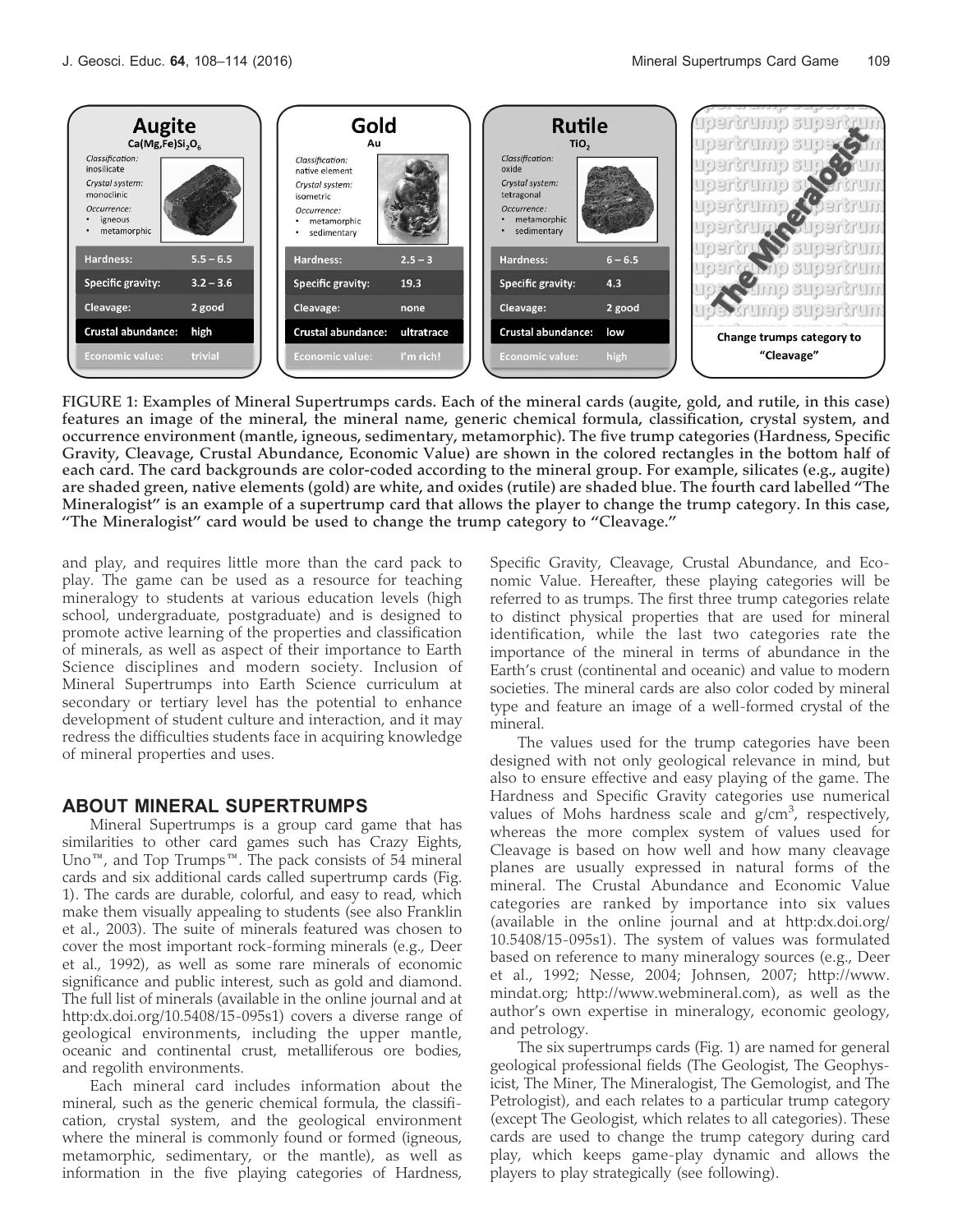# INSTRUCTIONS FOR GAME-PLAY

Mineral Supertrumps is played by three to five players and only requires the card pack and a space for play (e.g., a card table). For players, the objective of the game is to lose all of their cards. Like most card games, there are elements of luck and strategy to winning, and knowing the mineral properties of the cards is a clear advantage, although specific prior knowledge of mineralogy is not required for play. A full list of playing instructions (available in the online journal and at http:dx.doi.org/10.5408/15-095s1) is included with the card pack (available in the online journal and at http:dx.doi.org/10.5408/15-095s2). The instructions for play are as follows:

- 1. A dealer (randomly chosen) shuffles the cards and deals each player eight cards. Each player can look at their cards, but they should not show them to other players. The remaining card pack is placed face down on the table.
- 2. The player to the left of the dealer goes first by placing a mineral card on the table. The player must state the mineral name, one of the five trump categories (i.e., either Hardness, Specific Gravity, Cleavage, Crustal Abundance, or Economic Value), and the top value of that category. For example, a player placing the Glaucophane card may state ''Glaucophane, Specific Gravity, 3.2.'' This verbal articulation is designed to enhance memory retention of the mineral and its properties for all of the players.
- 3. The next player to the left takes the next turn. This player must play a mineral card that has a higher value in the trump category than the card played by the previous player. In the case of the example of the Glaucophane card, the player must place a card that has a value for specific gravity above 3.2. The game continues with the next player to the left, and so on.
- 4. If a player does not have any mineral cards that are of higher value for the specific trump category being played, then the player must pass and pick up one card from the card pack on the table. The player then cannot play again until all but one player has passed, or until another player throws a supertrump card to change the trump category, as described next. A player is allowed to pass even if they still hold cards that could be played.
- 5. If the player has a supertrump card (The Miner, The Geologist, The Geophysicist, The Petrologist, The Mineralogist, The Gemologist), then they may play this card at any of their turns. By placing a supertrump card, the player changes the trump category according to the instructions on the supertrump card (e.g., see Fig. 1). The player then plays a mineral card of their choice to resume play. At this stage, any other player who had passed on the previous round is now able to play again. If a player happens to hold both The Geophysicist card and the Magnetite card in their hand, then that player can place both cards together to win the round.
- 6. The game continues with players taking turns to play cards until all but one player has passed. The last player then gets to lead out the next round and chooses the trump category to be played.
- 7. The winner of the game is the first player to lose all of their cards. The game continues until all but one

player has lost their cards. A typical game will last 10 to 15 min and will use all, or nearly all, of the cards in the pack.

Like many card games, there are strategies that can increase the chance of winning. Knowledge of the values of the trump categories (i.e., mineral properties) of the mineral cards enables the player to judge the strengths and weaknesses of the cards in their hand in relation to the entire suite of cards. This in turn allows the player to evaluate their chance of winning a round using their cards, particularly if they can remember the cards that have already been thrown. The cards with high values in various trump categories and supertrump cards should be used to try and win a round, so that the player can lead out the next round, and hence choose the trump category of play. When leading out a new round, a player should begin with a card that tends to have low values for many categories; these cards are difficult to get rid of otherwise. Awareness of the game-play of other players (e.g., which cards they throw, when they pass on a round, how many cards they have in their hand) is also useful for formulating playing strategies (e.g., which trump category to choose) and increasing the chances of winning.

## BENEFITS TO STUDENT LEARNING OF MINERALOGY

The game was developed at James Cook University, Australia, over a period of 18 mo and involved consultation and review by geology staff and students. The game was specifically designed with two main objectives: (1) to provide an interactive, cooperative, and fun way to teach the important properties of economically significant and common rock-forming minerals, which traditionally required a substantial amount of individual rote learning and was often perceived by students to be particularly challenging (e.g., Dohaney et al., 2012), and (2) to develop the link between minerals and their importance to modern societies (i.e., economic value) and as the building blocks of Earth. This aspect of the game helps tie core mineralogy curriculum to broader aspects of Earth Science, including the natural resource sector, where many geology graduates develop their career path. The trump categories were specifically chosen so that the game attributes match to the desired learning outcomes—a design feature that is recognized to be crucial to the effectiveness of education games for learning (Wilson et al., 2009).

The game is designed to improve player's knowledge of mineralogy primarily through memorization of mineral properties and uses. In this regard, Mineral Supertrumps is similar to chemistry games such as ChemMend (Martí-Centelles and Rubio-Magnieto, 2014) and Elements (Sevcik et al., 2008), which facilitate memorization of the periodic table. Although falling into disfavor in much of the contemporary pedagogical literature (e.g., Novak, 2010), memorization is arguably an effective, if not essential, initial step to reaching a deep understanding of subject material (Klemm, 2007). Using Mineral Supertrumps for memorization of mineral properties and their uses is likely to be much more effective than traditional methods of rote memorization because: (1) The game is designed to focus the student's attention to the mineral information, which improves retention of the information (Franklin et al., 2003; Klemm,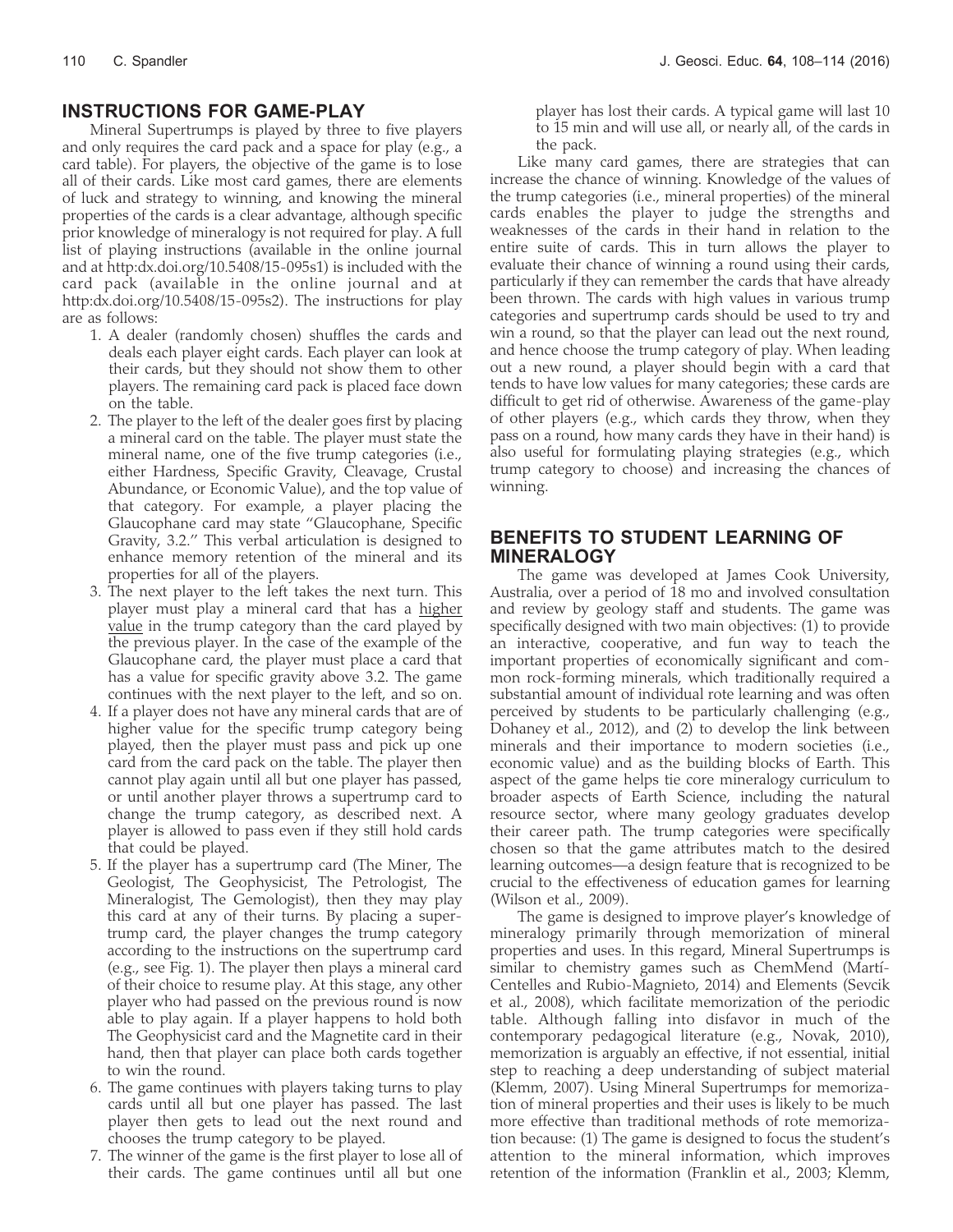2007). Based on results of other pedagogical research (Nemerow, 1996; Cagiltay et al., 2015), it can be expected that the competitive nature of the game will also build student motivation and further promote learning outcomes. (2) Most players have fun playing the game (see questionnaire results presented later herein), and positive emotions have been demonstrated to enhance learning (e.g., Bisson and Luckner, 1996; Srogi and Baloche, 1997), including improved memory development (Hu et al., 2007). (3) The game not only motivates memorization of specific values of mineral properties, but also their relative value compared to other minerals and other properties. For example, a proficient player may not only learn that galena has a specific gravity of  $\sim$ 7.6 g/cm<sup>3</sup> and three perfect cleavages, but also that these values are high compared to the majority of other minerals (most have a specific gravity of between 2.5 and 4.5 g/cm<sup>3</sup>, and less than three perfect cleavages). This level of knowledge construction is more amenable to reaching a deeper understanding of mineralogy and, ultimately, to real-world applications; an example of the case in point may be how to effectively separate Pb-rich ore from unmineralized country rock. (4) The group nature of game-play also aims to foster social interaction and develop student culture and identity, which have been demonstrated to be particularly effective for successful learning of Earth Sciences (Srogi and Baloche, 1997; Perkins, 2005, 2007; Wirth, 2007; Dohaney et al., 2012).

A convenient aspect of the game is that it is easy to learn and does not require any significant time or resources from the instructor or students to set up, although it is recommended that the instructor provide clear instructions for game-play, and a discussion or debriefing session after game-play to promote student experience and engagement (see Franklin et al., 2003; Kumar and Lightner, 2007). The game is amenable to use in a variety of settings and locations, from the classroom to the field, and it is suitable for a range of players, from those with no background knowledge of mineralogy through to expert mineralogists. Given the quantity of information provided on the playing cards, even players with advanced knowledge of mineralogy can benefit from using the game.

## STUDENT EVALUATIONS

There are over 5,000 known mineral species, each with their own list of properties and potential uses (e.g., http:// rruff.info/ima/), so it is not surprising that mineralogy is considered to be particularly difficult to learn (Wulff, 2004; Manduca, 2007). Mineral Supertrumps includes 54 of the most important of minerals (i.e., about 1% of the total), but it still provides a wealth of mineralogical information that is not expected to be learned entirely from playing the game in one, or even several, sessions. Rather, it is expected that optimal learning outcomes would come when the game is used recurrently over extended time periods and in conjunction with other methods of mineralogy instruction, such as hand sample descriptions (see following). For this reason, many of the testing procedures commonly used to evaluate educational methods, such as pre- and posttests, are not well suited to assessing learning outcomes of playing Mineral Supertrumps. Instead, insights into student perceptions and experiences with the game were obtained through the use of questionnaires that focused on the use and

learning benefits of the game. A similar approach has been used for evaluation of other educational games (e.g., Reuss and Gardulski, 2001; Franklin et al., 2003; Kumar and Lightner, 2007; Spiegel et al., 2008).

Geology degree programs at James Cook University have a strong focus toward economic geology, so mineralogy is an essential component of the curriculum. Aspects of mineralogy are introduced at the first-year level, and they are further developed through dedicated mineralogy subject content in year two, and by embedding mineralogy into most second-, third-, and fourth-year subjects (e.g., field classes, petrology, economic geology, geochemistry, sedimentology). Second-year students taking the core subject of introductory mineralogy and igneous petrology were each given a Mineral Supertrumps card pack to keep, and then they were asked to complete two separate questionnaires; Questionnaire 1 was taken directly after playing the card game for 1 h during a regularly scheduled practical class, and Questionnaire 2 was taken by the same student cohort approximately 5 mo later. The students were not formally asked or required to use the game in the intervening time period. Participation in both surveys was voluntary, and student anonymity was maintained, in accord with Australian standards of human research ethics.

The first questionnaire consisted of eight questions or statements, as listed in Table I, to which the participating students were asked to respond by way of ranking from ''strongly disagree'' through to ''strongly agree.'' To a large degree, this survey measures students' perception of the effectiveness of the game for learning. Sixty out of 64 students that attended the class completed and returned the questionnaire. Questionnaire 2 was completed by 43 students and was designed in a similar fashion to the first, except it only consisted of five questions/statements. The percentage of responses in each category for each question/ statement is given in Table I.

Results from Questionnaire 1 taken immediately after playing the game were very positive. Over 80% of students surveyed found the game easy to learn (93% agree or strongly agree) and enjoyable to play (82%; Table I). Students perceived that the game would assist learning of mineral properties (89%), but they were less positive (60%) about the benefits to other fields of Earth Science (e.g., geophysics, geochemistry, economic geology), possibly because they had not had substantial exposure to these disciplines at this early stage of the degree program. A strong majority (>85%) of students indicated that they would use the game outside of scheduled class times, and they indicated that it would be well suited to first- and secondyear undergraduate students. Also, 88% of students agreed that the group activity of game-play leads to enhanced learning outcomes.

Results of the Questionnaire 2 were overall less positive than the first questionnaire. The first two questions about the game being enjoyable to play and assisting learning of mineralogy (Table I) were very similar to questions in Questionnaire 1, with similar results obtained between the two questionnaires. In contrast, the students were much less positive about their received learning benefits from the game, with only around 40% of students agreeing that the game helped them study for their mineralogy class and led to improvements in their knowledge of mineralogy. These responses at first seem to be at odds with the general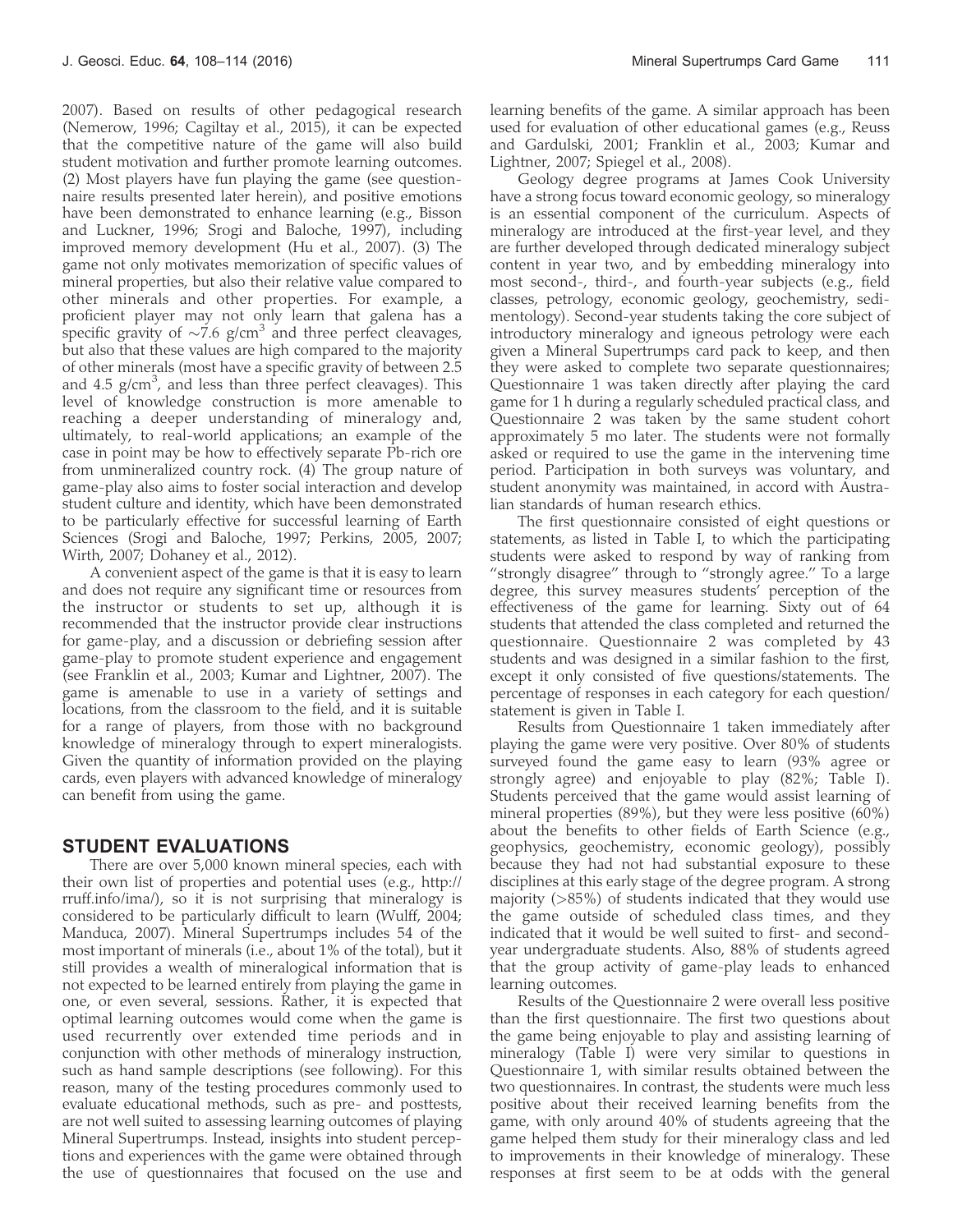| TABLE 1: Survey results of student questionnaires, as percentage of respondents. |  |  |  |  |  |
|----------------------------------------------------------------------------------|--|--|--|--|--|
|----------------------------------------------------------------------------------|--|--|--|--|--|

| Ouestion/Statement                                                                                                                                        | Strongly<br>Disagree | Disagree       | Neutral        | Agree | Strongly<br>Agree | $Agree +$<br><b>Strongly Agree</b> |
|-----------------------------------------------------------------------------------------------------------------------------------------------------------|----------------------|----------------|----------------|-------|-------------------|------------------------------------|
| Questionnaire 1 ( $n = 60$ )                                                                                                                              |                      |                |                |       |                   |                                    |
| 1. This game is easy to understand and play                                                                                                               | $\bigcirc$           | $\Omega$       | $\overline{7}$ | 55    | 38                | 93                                 |
| 2. I enjoyed playing this game                                                                                                                            | $\Omega$             | $\overline{0}$ | 18             | 57    | 25                | 82                                 |
| 3. This game will help me learn about mineral<br>properties                                                                                               | $\Omega$             | 5              | $\overline{7}$ | 67    | 22                | 89                                 |
| 4. This game will help me learn about applications of<br>mineralogy to other geoscience fields, such as<br>geophysics, geochemistry, and economic geology | $\Omega$             | 12             | 28             | 57    | 3                 | 60                                 |
| 5. I would use this game outside of scheduled lecture<br>and practical class times to help me learn about<br>mineralogy/geology                           | $\Omega$             | $\overline{2}$ | 13             | 55    | 30                | 85                                 |
| 6. This game would be useful for teaching geology at<br>first-year level                                                                                  | $\Omega$             | $\overline{2}$ | 8              | 53    | 37                | 90                                 |
| 7. This game would be useful for teaching geology at<br>second-year level                                                                                 | $\Omega$             | $\overline{2}$ | 7              | 63    | 28                | 91                                 |
| 8. Playing the game in a group enhances the learning<br>outcomes of the game                                                                              | $\Omega$             | 3              | 8              | 68    | 20                | 88                                 |
| Questionnaire 1, Overall Average                                                                                                                          | $\theta$             | 3              | 12             | 59    | 25                | 85                                 |
| Questionnaire 2 ( $n = 43$ )                                                                                                                              |                      |                |                |       |                   |                                    |
| 1. I enjoyed playing this game                                                                                                                            | $\bigcirc$           | 5              | 18             | 44    | 33                | 77                                 |
| 2. This game helps me learn about mineral properties<br>and uses                                                                                          | $\Omega$             | $\overline{2}$ | 19             | 53    | 26                | 79                                 |
| 3. This game helped me study for my mineralogy/<br>petrology class                                                                                        | 5                    | 16             | 40             | 30    | 9                 | 39                                 |
| 4. My knowledge of mineralogy has improved due to<br>playing this game                                                                                    | 5                    | 5              | 53             | 30    | 7                 | 37                                 |
|                                                                                                                                                           | Never                | Rarely         | Sometimes      | Often | Very Often        |                                    |
| 5. I have played this game outside of scheduled class<br>times to help me learn about mineralogy                                                          | 12                   | 35             | 44             | 0     | 9                 |                                    |

perception that the game does help learning of mineralogy (89% and 79% agree or strongly agree in Questionnaires 1 and 2, respectively; Table I), but they are perhaps reconciled by examining how often the students used the game outside of scheduled class time, which was only the initial 1 h immediately before taking Questionnaire 1, and 5 mo before taking Questionnaire 2. Nearly half of the students had never or had rarely used the game, and these students



I have played this game outside of scheduled class time to help me learn about mineralogy

FIGURE 2: Correlation matrix plots comparing responses to statements from Questionnaire 2. The rows of the left and right matrices record the student responses to Statement 2 and Statement 4 (see Table 1), respectively. The columns of both matrices record the student responses to Statement 5. The numbers in each of the matrix elements refer to the number of returned questionnaires that answered with these specific response combinations.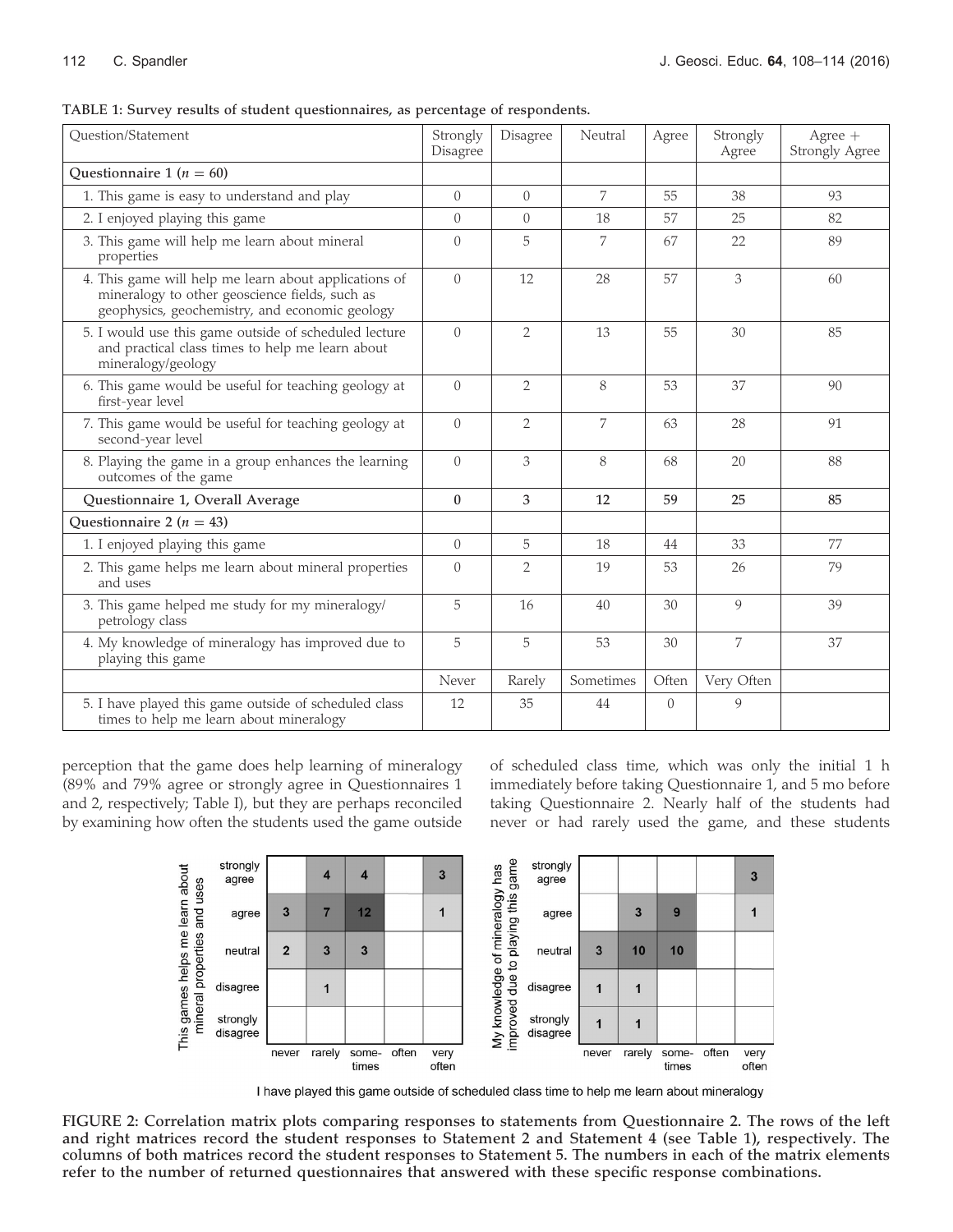tended to be less positive about their received benefits from the game (Fig. 2). In contrast, those students who had used the game occasionally to very often did consider that their knowledge and academic performance had improved. The relatively low usage rate of the game was an unexpected result for the author, as 85% of the same student cohort had initially agreed or strongly agreed that they would use the game outside of class times (Question 5 of Questionnaire 1). Clearly, for many students, their initial intentions to use the game did not translate into actual usage, and several students commented that they would have used the game but did not have time or forgot that they had it, or they could not find a group to play with. This result is consistent with the study of Franklin et al. (2003), who found that educational game usage was significantly higher for curriculum-embedded (i.e., compulsory) games compared to noncompulsory games.

The student questionnaires were not designed to evaluate all aspects of student learning of mineralogy. Nevertheless, the results do lend support to the potential of using Mineralogy Supertrumps as a tool for teaching mineralogy. Most students enjoyed playing the game and perceived that the game-play promotes active learning of the properties and uses of minerals. However, despite their initial intentions, a relatively small number of the students actually used the game to substantially enhance their learning. The data indicate that game usage may have contributed to learning outcomes (Fig. 2), so better outcomes could be achieved if the game were integrated with other teaching material or exercises on mineralogy (i.e., prescribed use of the game in the curriculum), or if there were incentives to use the game beyond just the satisfaction of winning. Although the game involves no direct assessment to motivate student use, knowledge of mineralogy is an inherent advantage to winning the game (see instructions for game-play, above). Therefore, using the game with a reward-based objective for a class, such as an elimination tournament with a prize for the ultimate winner (e.g., Mineral Supertrumps Grand Slam), is likely also to enhance game usage outside of class times. Students can also be encouraged to use the game cards in different formats, for example, as flash cards for memorization, or as a ''Celebrity Heads'' [https://en.wikipedia.org/wiki/Celebrity\_(game)] type game format that requires two or more people to play.

Experience with other educational games (e.g., Franklin et al., 2003) indicates that it is unlikely that all students will benefit from the game, even with extended use, so it is recommended that the game be used in conjunction with other practical approaches to teaching mineralogy, such as optical microscopy exercises and examinations of mineral specimen and crystal models.

The survey results reported here were taken from only one class of university students and, hence, are only considered as a preliminary appraisal of the game. Further testing of the game with student groups over longer time periods (e.g., the full duration of a Earth Science degree), with a greater diversity of students (high school, undergraduate to postgraduate students, students from a variety of cultural backgrounds), and in different educational settings (classroom or field) is recommended to provide a more comprehensive assessment of the use of the game for learning mineralogy. Despite the challenges of conducting pre- and posttests in this case (as discussed already), it is an

aspiration to collect both qualitative (student perceptions and experiences) and quantitative data on the learning benefits of the game.

## **CONCLUSIONS**

The use of Mineral Supertrumps as an aid to teaching mineralogy holds many benefits over traditional instructional methods. Being a card game that is relatively easy and enjoyable to play, it is suitable for student levels ranging from high school through to postgraduate, and it can be played in diverse environment from the classroom to the field. The interactive and competitive nature of game-play not only assists in active learning of mineral properties and their uses, but also can foster social interaction and development of student culture. Nevertheless, the game may not appeal to all students, and therefore it is recommended that game usage should be integrated with other instructional methods or approaches to optimize learning outcomes in mineralogy.

High-quality, professionally printed card packs are available at cost price by contacting the author at: carl. spandler@jcu.edu.au. Alternatively, the cards can be printed from the electronic file available in the online journal and at http:dx.doi.org/10.5408/15-095s2.

#### Acknowledgments

The author thanks the geology staff and students at James Cook University for their feedback and constructive comments during development and assessment of the game. Rob Holm is especially thanked for promotion of the game at the 2015 Australian Universities Geoscience Educators Network (AUGEN) conference. Glen Harrison is also thanked for assistance in granting of ethics approval for the student questionnaires. This paper has been greatly improved by comments from a reviewer and the journal editors.

### REFERENCES

- Bibring, J.P., Langevin, Y., Mustard, J.F., Poulet, F., Arvidson, R., Gendrin, A., Gondet, B., Mangold, N., Pinet, P., Forget, F., and Berthé, M. 2006. Global mineralogical and aqueous Mars history derived from OMEGA/Mars Express data. Science, 312:400–404.
- Bisson, C., and Luckner, J. 1996. Fun in learning: The pedagogical role of fun in adventure education. Perspectives. Journal of Experiential Education, 19:108.
- Boyle, A.P. 2007. Using alignment and reflection to improve student learning. Elements, 3:113–117.
- Cagiltay, N.E., Ozcelik, E., and Ozcelik, N.S. 2015. The effect of competition on learning in games. Computers and Education, 87:35–41.
- Cook, G.W. 2011. Mineralogy: A modern approach to teaching a traditional discipline. In American Geophysical Union Fall Meeting Abstracts. Washington, DC: American Geophysical Union, abstract 0751.
- Deer, W.A., Howie, R.A., and Zussman, J. 1992. An introduction to the rock-forming minerals, 2nd ed. Essex, UK: Longman Group, Ltd.
- Dohaney, J., Brogt, E., and Kennedy, B. 2012. Successful curriculum development and evaluation of group work in an introductory mineralogy laboratory. Journal of Geoscience Education, 60:21– 33.